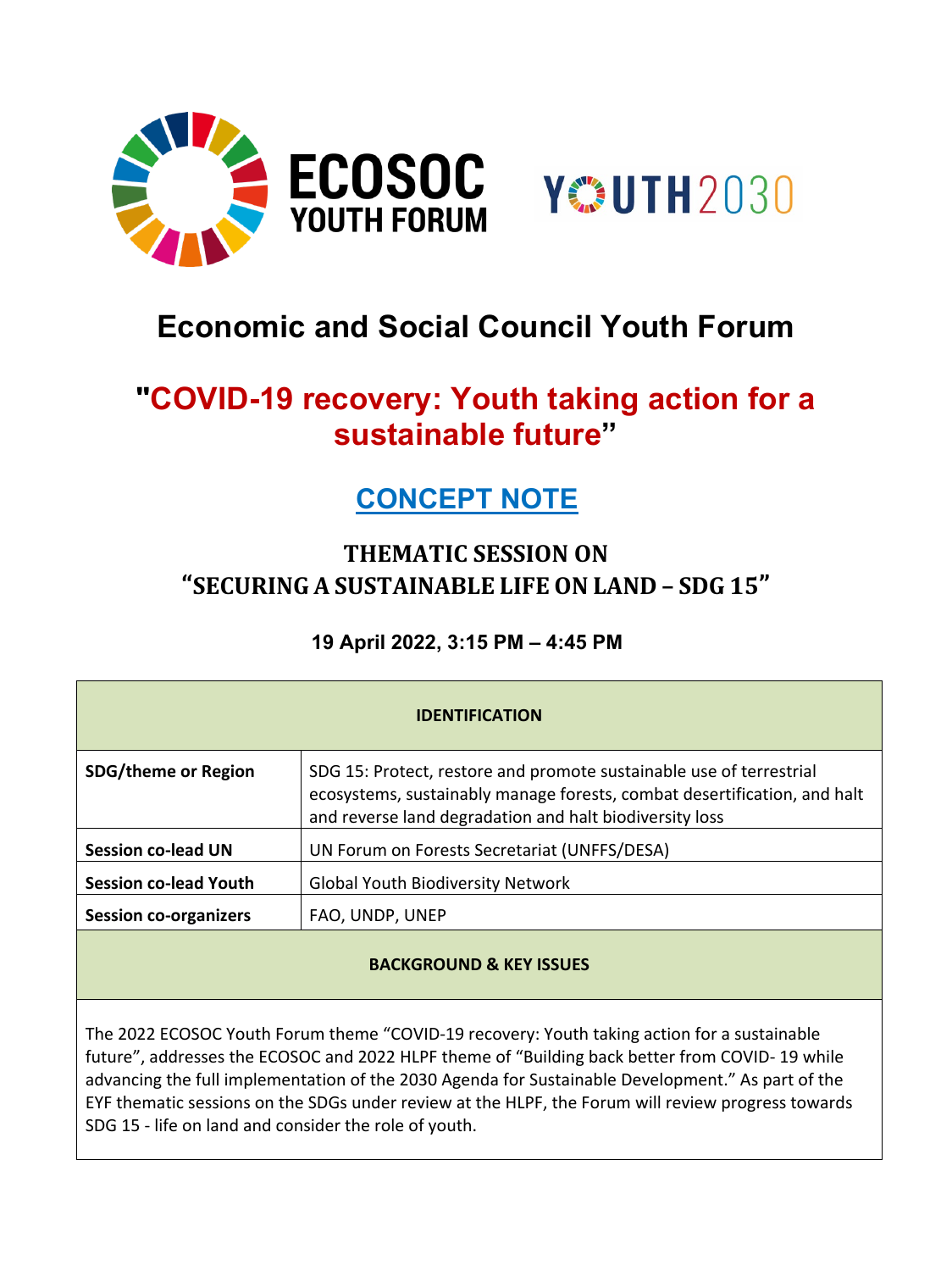The COVID-19 pandemic has been a wake-up call, representing a once in-a-lifetime opportunity to shift global development towards greater sustainability, transitioning to a low carbon, resilient, resource efficient, nature positive, and socially inclusive economy. Increasing efforts to protect, restore and promote sustainable use of terrestrial ecosystems (SDG 15) is critical to building back better, and is the basis for a more resilient and sustainable future for all. In this regard, young people have a vital role as changemakers, in turning global commitments into action on the ground, acting to protect nature and the planet and promoting nature-based solutions to benefit people and the planet.

Our life-support systems on land, freshwater and marine ecosystems are under severe and growing pressure from human activities. The impacts of climate change are growing – from rising temperatures to extreme weather events. The frequency of disasters is increasing, from forest fires and storms to floods and droughts. Pollution levels are worsening, and species extinction is increasing. This has profound consequences for the ecological integrity of our planet and for the lives of people, including many vulnerable young people.

The main driver behind degradation of terrestrial ecosystems is unsustainable consumption and production patterns. Global economies are grounded in nature, for goods like food, energy and raw materials, and ecosystem services like water filtration, pollination, and climate regulation. The global COVID-19 pandemic is a stark reminder that building back better requires ensuring the health of the planet, and this begins with changing consumption and production patterns. Zoonotic diseases tend to emerge when natural landscapes are degraded, from resource extraction, large-scale deforestation, illegal trade in wildlife, and climate change. Pursuing circular economy approaches as a pathway for achieving sustainable consumption and production patterns can contribute to addressing climate change, biodiversity loss, land degradation, water stress, pollution and human health impacts, thus contributing to the SDGs and other internationally agreed goals and commitments including the Global Forest Goals, the Convention on Biological Diversity and the Paris Agreement, amongst others.

Young activists, scientists, practitioners are active partners in global efforts to sustainably manage forests, combat desertification and land degradation, halt biodiversity loss and restore ecosystems. Through their direct work and by engaging with Governments and other partners, young people are accelerating the transition towards sustainable ways of living and low carbon, resilient, resource efficient and nature positive economies. Young people have a vested interest in ensuring that the health of the planet and its ecosystems are at the core of all plans and policies to build back better. They can amplify and increase the reach and impact of major international initiatives - from the One Health approach to ensuring the health of ecosystems and people, to the Secretary-General's global initiatives on "Turning the Tide on Deforestation", "Climate Action", and the UN Decade on Ecosystem Restoration. They can be part of actions to support the most vulnerable groups such as youth living in slums or human settlements exposed to pollution and natural disasters.

#### **SESSION OBJECTIVES**

The SDG 15 thematic session will provide a platform for interactive discussion on best practices, lessons learned, solutions as well as creative and innovative ideas regarding: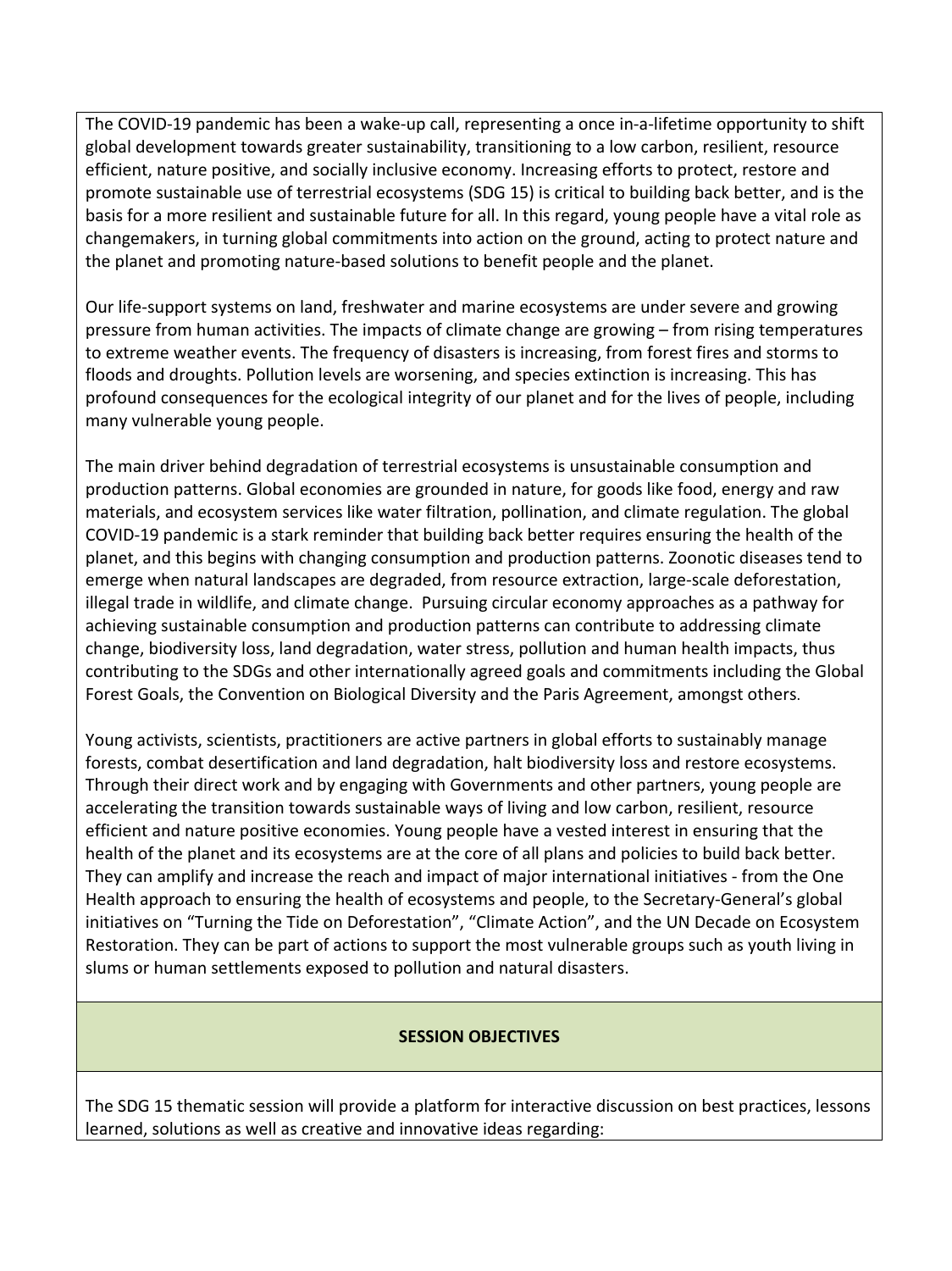- How young people are creating change through contributing to protect biodiversity and restoring ecosystems, sustainably managing forests, combatting desertification and reversing land degradation.
- What kind of support young people need to strengthen their engagement in global efforts to halt deforestation, take climate action and promote ecosystem restoration.
- How to promote more meaningful youth participation in shaping decisions of relevance to achieving SDG 15 and to building back better from COVID-19.

#### **EXPECTED OUTCOMES**

- A constructive and inspiring dialogue on actions young people have taken to support progress towards SDG 15 and COVID-19 recovery during the SDG Decade of Action and Delivery.
- Identifying what kinds of policy support and measures are needed to strengthen the meaningful participation of youth in recovery measures and in advancing the full implementation of the 2030 Agenda for Sustainable Development, in particular SDG 15.
- Raising awareness of how renewed commitment, political support and accelerated action towards SDG 15 is essential to building back better and transition to a low emission, resource efficient, nature positive, and socially inclusive economy.

#### **APPROACH USED TO GENERATE CONCRETE CONTRIBUTIONS AND RECOMMENDATIONS**

Given the short duration of the SDG 15 thematic session, and in order for the discussions to be more focused and structured, consultations will be undertaken via a survey conducted by the Youth and UN co-leads and co-organizers in the lead up to the Youth Forum. A compilation of the input gathered from the survey will be shared at the session by the lead discussants, to form the basis for concrete contributions and recommendations from the session.

#### **OVERALL STRUCTURE AND FLOW**

The session will be held in the format of a virtual interactive discussion, with a moderator and lead discussants who will engage in a live dialogue with the participants.

- Opening remarks by the Director of the UNFF Secretariat, DESA who will welcome participants and provide a brief overview of the key issues.
- Lead discussants will present the compilation of input received from the survey and share some of their experiences and insights from their own work.
- Moderator will share the guiding questions and expectations.
- The session will be an open discussion led by the Moderator.
- Closing remarks and oral summary by the Moderator or Lead Discussants.